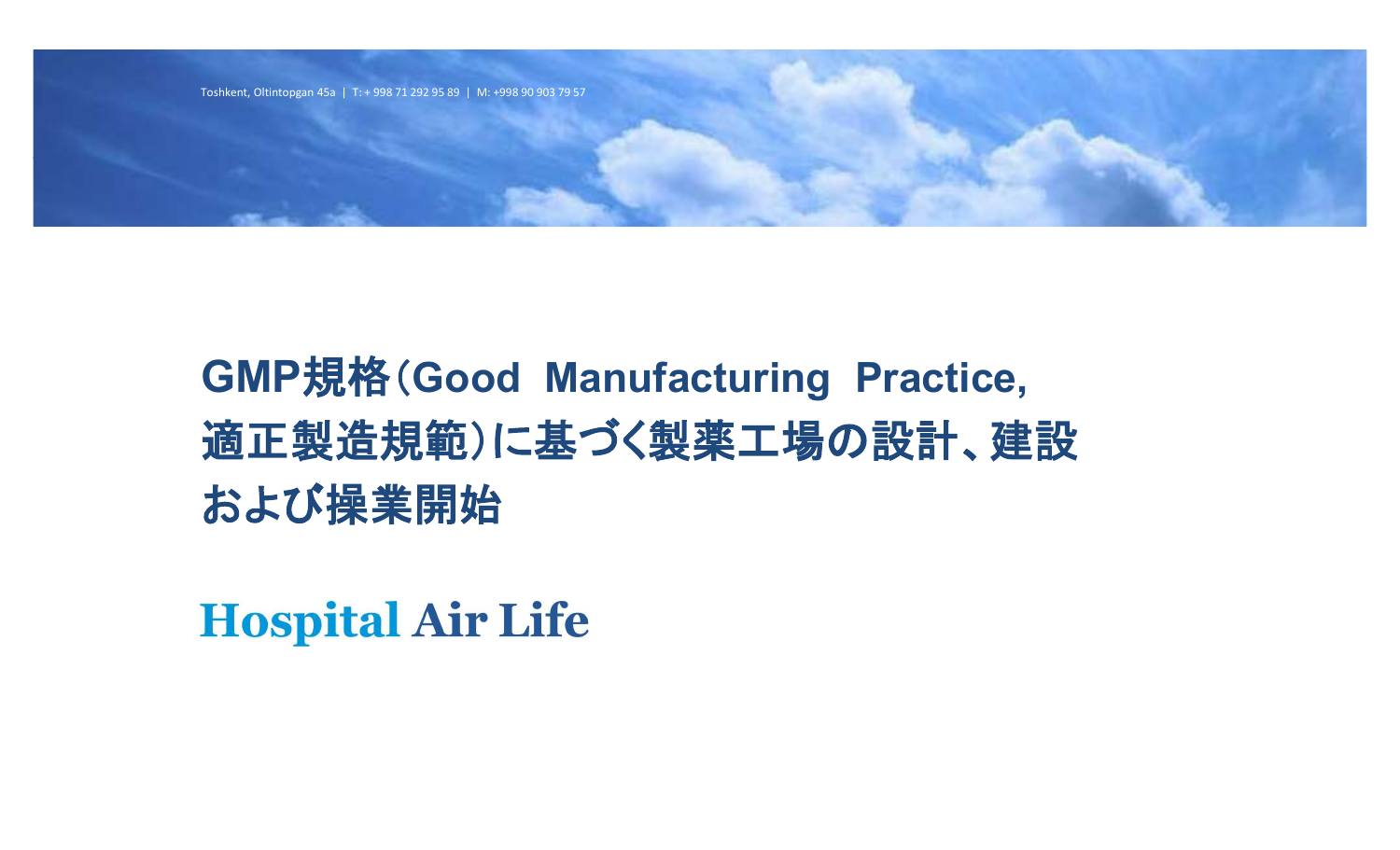

弊社のスタッフには生物学者、遺伝学者、技師、エンジニア、技術スペシャリスト、バリデータ、設計士など世 界的レベルの資格を有する専門家が揃っています。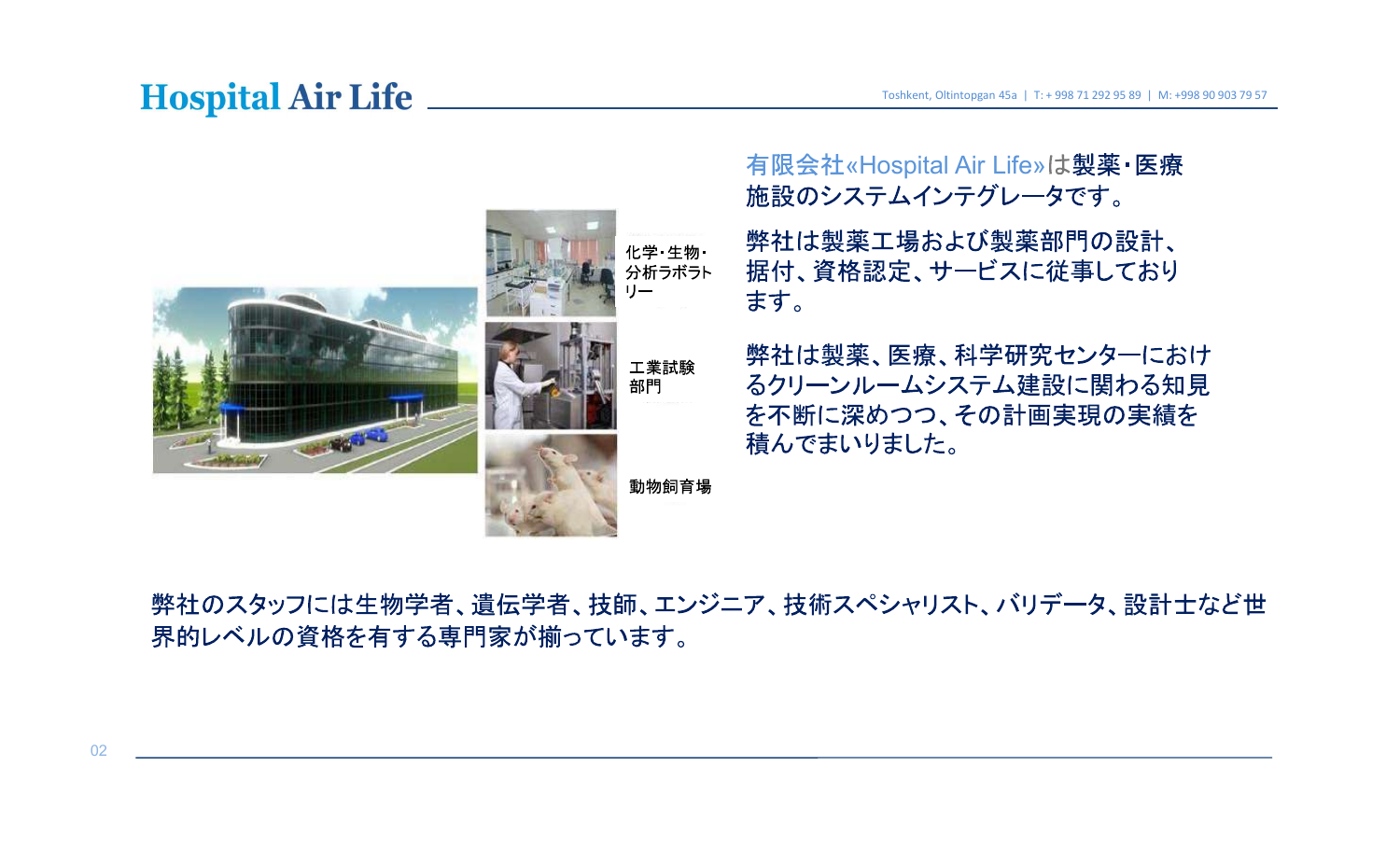

# Toshkent, Oltintopgan 45a | T: + 998 71 292 95 89 | M: +998 90 903 79 57<br>|-<br>|-

医薬品を製造する製薬工場の施設に対する要求は厳密に規定 されています。

.

## 設計案は以下について考慮されていなければなりません。

- $\frac{1}{2}$
- $\frac{1}{2}$
- $\frac{1}{2}$
- $\frac{1}{2}$
- 保管スペース;
- .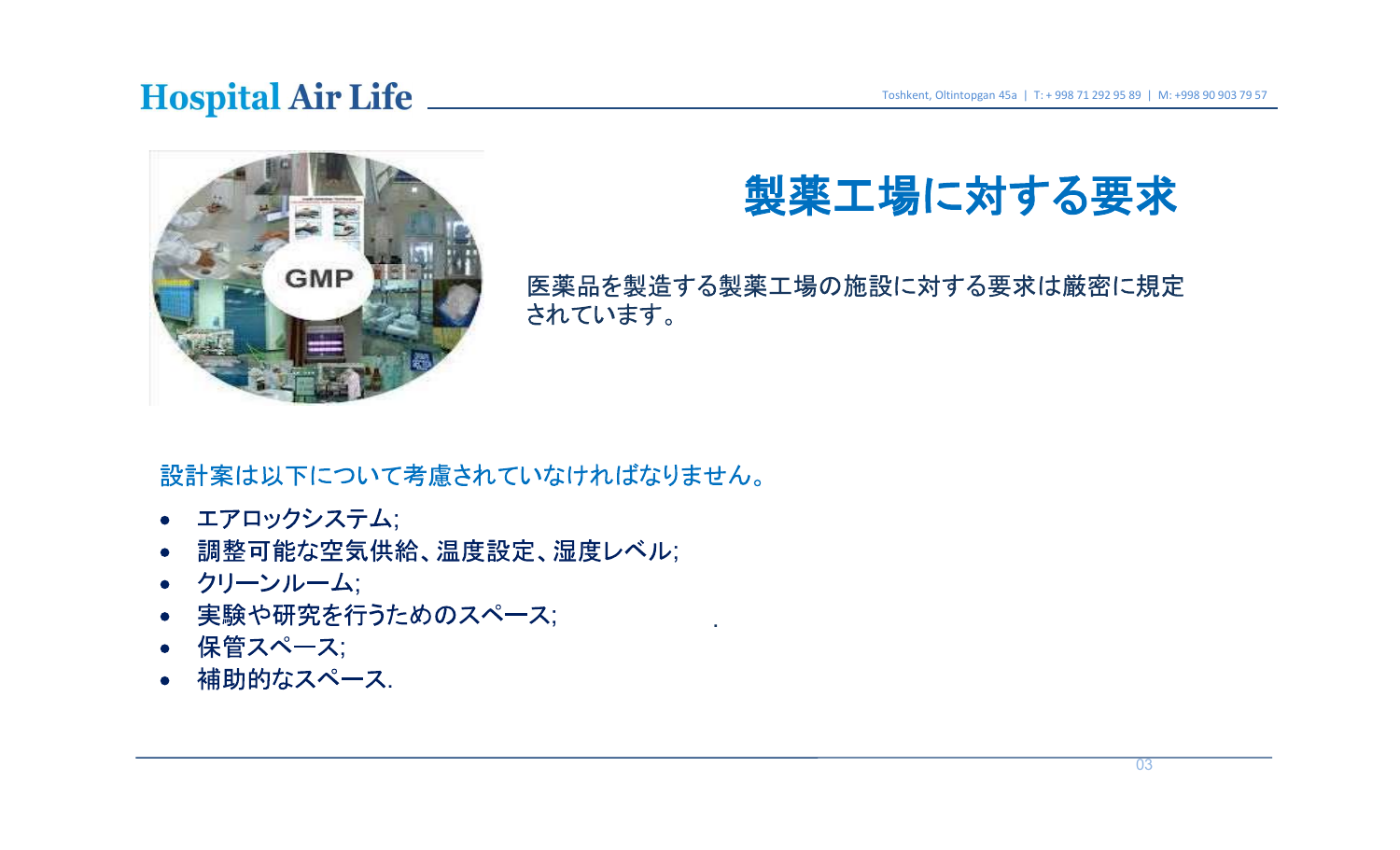

# Toshkent, Oltintopgan 45a | T: + 998 71 292 95 89 | M: +998 90 903 79 57<br>**の規格および基準**

現代の製薬工場はGMP規格の要求に適合しなけれ ばなりません。

この規格は設計、建設および操業に関わる要求を規 定したものです。

製薬工場の設計は工場用地のコンセプト立案から始まります。コンセプトには以下が含まれま す。

- 緻密に設計されたスペース、廊下の配置構造、換気・暖房システム、実験設備および実験室  $\frac{1}{2}$
- $\frac{1}{2}$
- $\frac{1}{2}$
- コールドチェーンシステム (低温流通体系)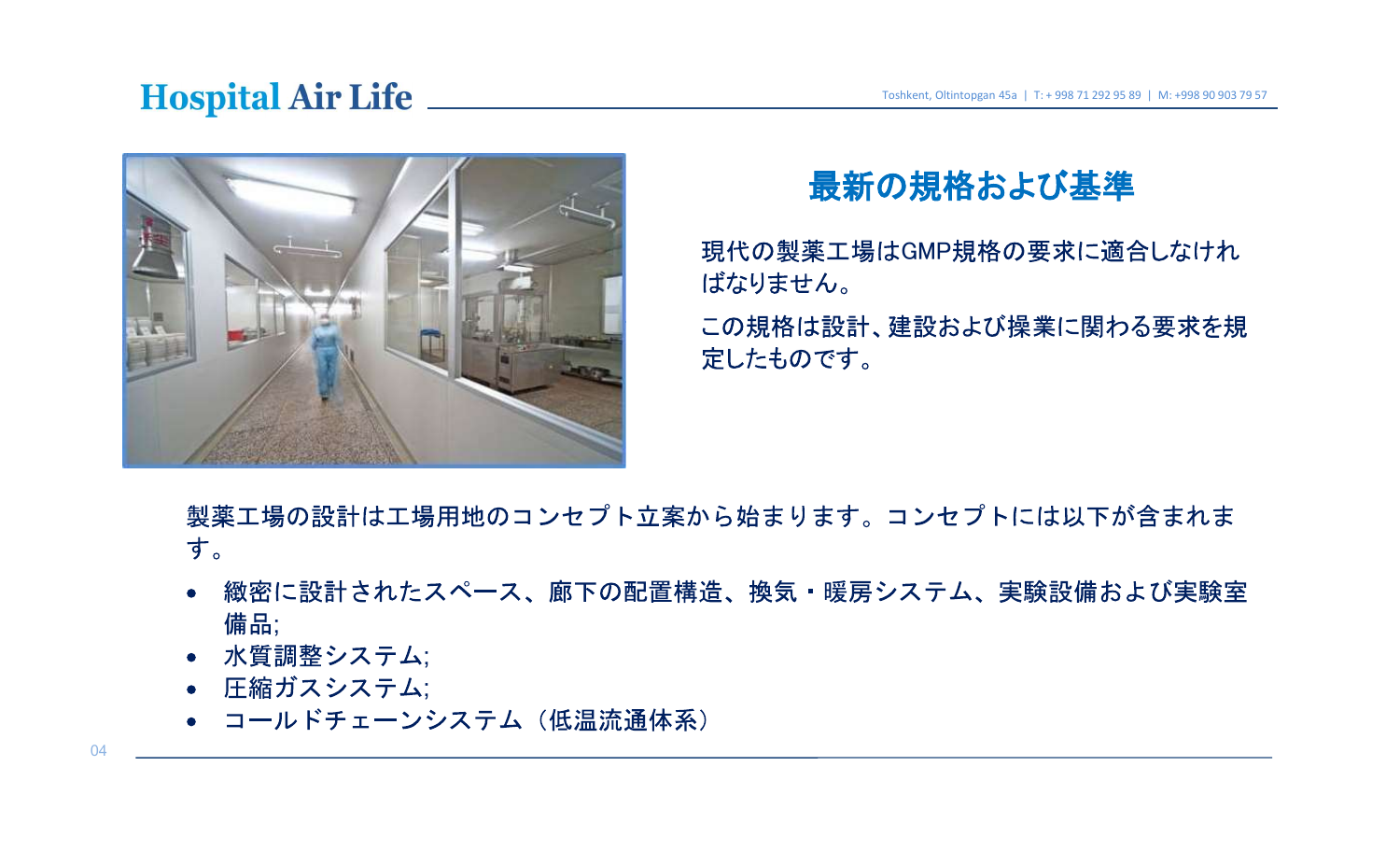

# Toshkent, Oltintopgan 45a | T: + 998 71 292 95 89 | M: +998 90 903 79 57

- 全てのスペースは衛生疫学関係法令の要求に適合しなけ ればなりません。
- 強制換気システムで室内に供給された空気は二段階で浄 化され、ISO-14644の清浄度クラスに適合しなければなり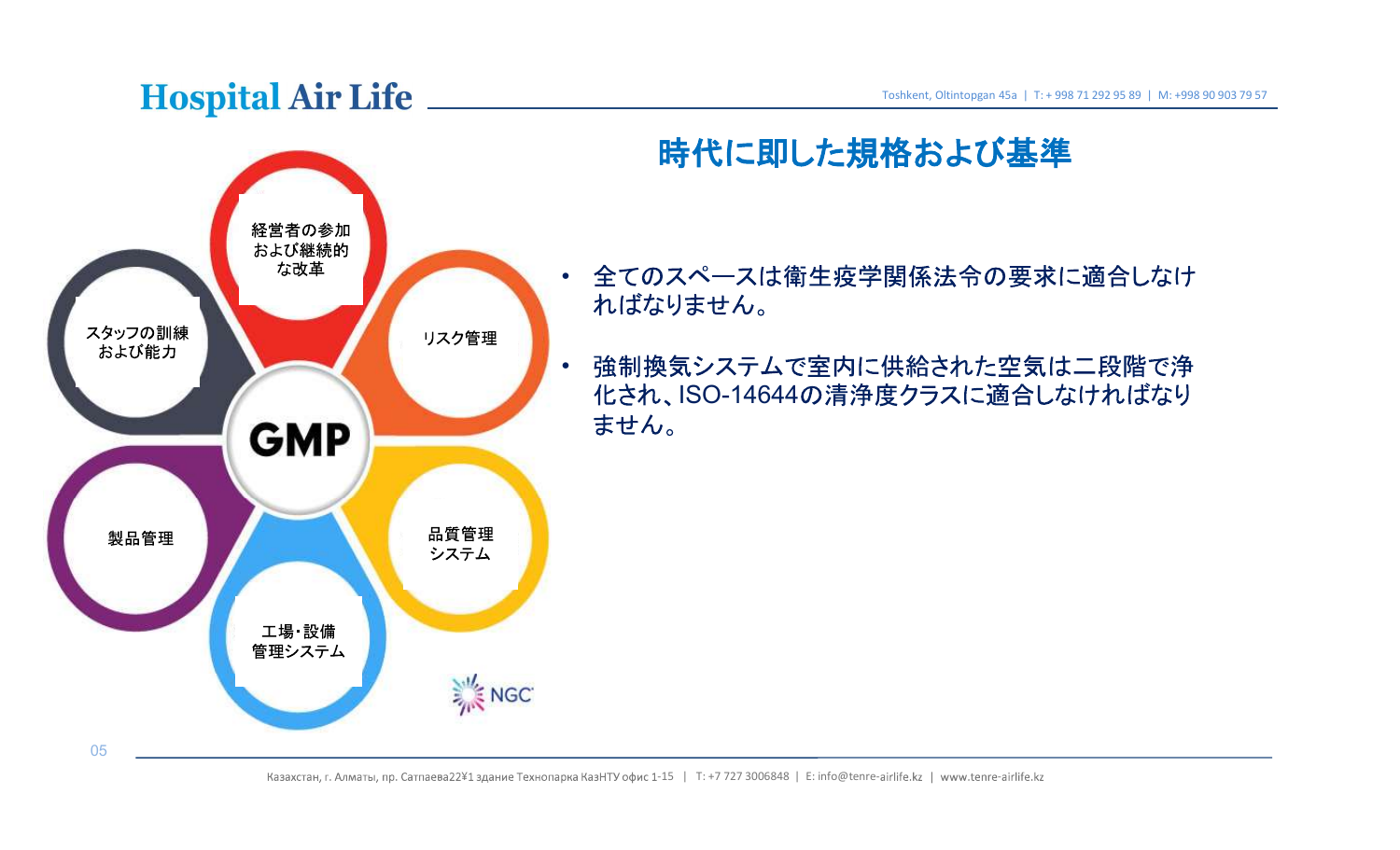





フラッシュドア。クリーンルームにはウォールタイプの仕切り構造が採用されています。

仕切りには耐殺菌性の軽量素材が用いられています。

クリーンルームの天井には吊り下げ式のカセット型サンドイッチパネルが使われていま す。

壁、床および天井の仕上材の接合部は面取りされた曲面になっています。

部屋や廊下の床は耐水性素材により幅木なしで施工されており、排水溝に向けて傾斜 させてあります。

クリーンルームの窓枠ユニットは密閉性と気密性に優れています。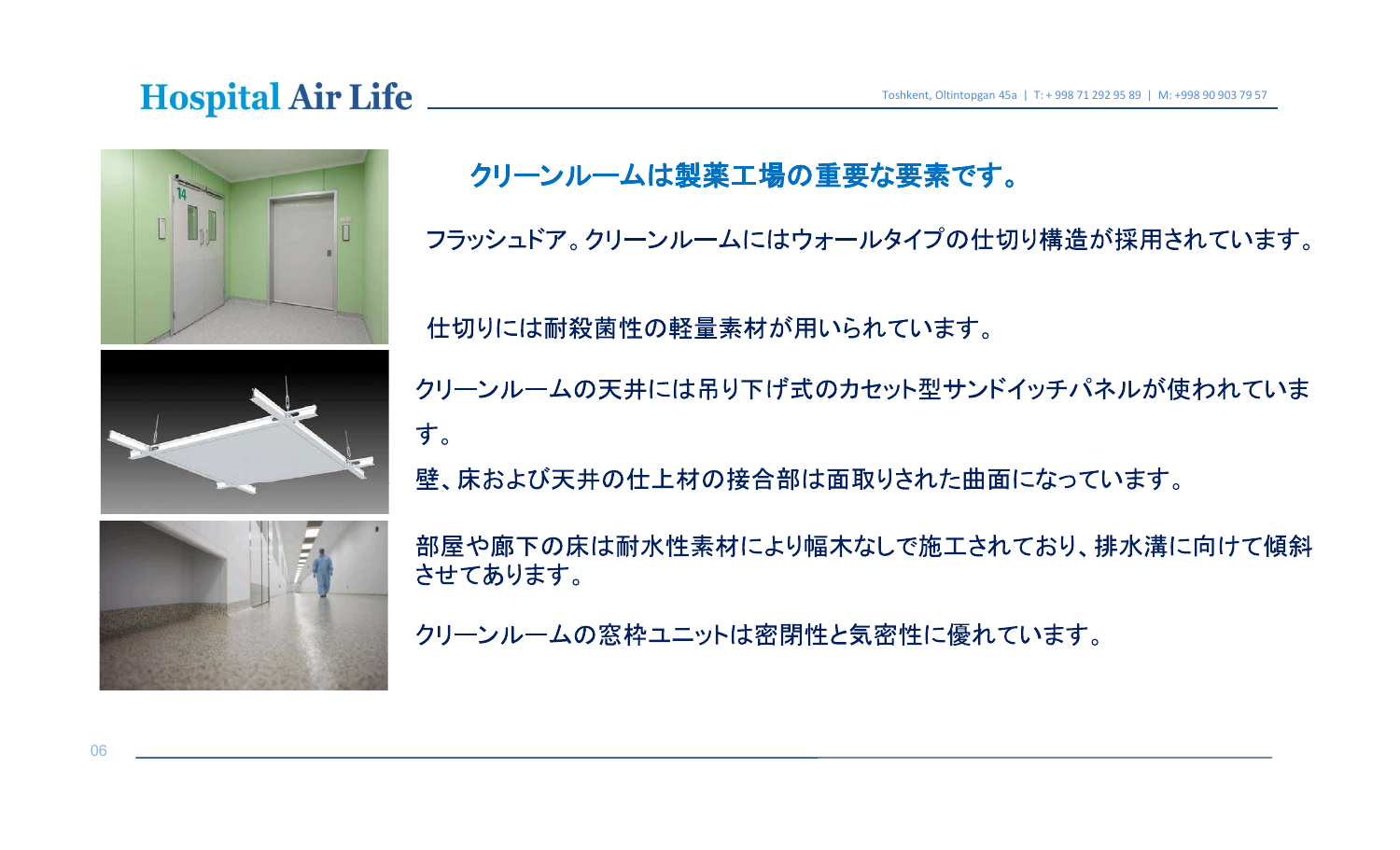## \*

: **Hospital Air Life<br>建設基準の簡略リスト\***<br>設計で採用された主なデザイン案は現行基準文書の要求に基<sup>-</sup><br>- GOST R 52249-2004 『医薬品の製造および品質検査規則』(GM<br>- GOST R 14644-99 『クリーンルームおよびそれと関連する管理対<br>- 『医薬物質の実験(前臨床)研究要領』(2000年;GLP) **Hospital Air Life**<br>**建設基準の簡略リスト\***<br>設計で採用された主なデザイン案は現行基準文書の要求に基づいて<br>- GOST R 52249-2004 『医薬品の製造および品質検査規則』 (GMP)<br>- GOST R 14644-99 『クリーンルームおよびそれと関連する管理対象環<br>- 『医薬物質の実験(前臨床)研究要領』(2000年; GLP)<br>- GOST R 51000.4-96 『試験ラボラトリーの認可に対する **Hospital Air Life**<br>**建設基準の簡略リスト\***<br>設計で採用された主なデザイン案は現行基準文書の要求に基:<br>- GOST R 52249-2004 『医薬品の製造および品質検査規則』(GM<br>- GOST R 14644-99 『クリーンルームおよびそれと関連する管理対<br>- 『医薬物質の実験(前臨床)研究要領』(2000年;GLP)<br>- GOST R 51000.4-96 『試験ラボラトリーの認可に対する一般要求<br>- G **Hospital Air Life**<br>**建設基準の簡略リスト\***<br>設計で採用された主なデザイン案は現行基準文書の要求に基:<br>- GOST R 52249-2004 『医薬品の製造および品質検査規則』 (GM<br>- GOST R 14644-99 『クリーンルームおよびそれと関連する管理対<br>- 『医薬物質の実験(前臨床)研究要領』(2000年; GLP)<br>- GOST R 51000.4-96 『試験ラボラトリーの認可に対する一般要求<br>-**Hospital Air Life**<br>**建設基準の簡略リスト\***<br>設計で採用された主なデザイン案は現行基準文書の要求に:<br>- GOST R 52249-2004 『医薬品の製造および品質検査規則』<br>- GOST R 14644-99『クリーンルームおよびそれと関連する管!<br>- 『医薬物質の実験(前臨床)研究要領』(2000年:GLP)<br>- GOST R 51000.4-96 『試験ラボラトリーの認可に対する一般!<br>- GOST R 5 **建設基準の簡略リスト\***<br>設計で採用された主なデザイン案は現行基準文書の要<br>- GOST R 52249-2004 『医薬品の製造および品質検査<br>- GOST R 14644-99 『クリーンルームおよびそれと関連す<br>- 『医薬物質の実験(前臨床)研究要領』(2000年;GLP)<br>- GOST R 51000.4-96 『試験ラボラトリーの認可に対する<br>- GOST R 51000.3-96 『試験ラボラトリーの認可に対する<br>- SN

- 
- 
- 
- GOST R 51000.4-96 『試験ラボラトリーの認可に対する一般要求』
- 
- 
- 
- **建設基準の簡略リスト\***<br>設計で採用された主なデザイン案は現行基準文書の要求に基づいて立案されました:<br>- GOST R 52249-2004 『医薬品の製造および品質検査規則』(GMP)<br>- GOST R 14644-99 『クリーンルームおよびそれと関連する管理対象環境』<br>- 『医薬物質の実験(前臨床)研究要領』(2000年:GLP)<br>- GOST R 51000.4-96 『試験ラボラトリーの認可に対する一般要求』<br>- GOST